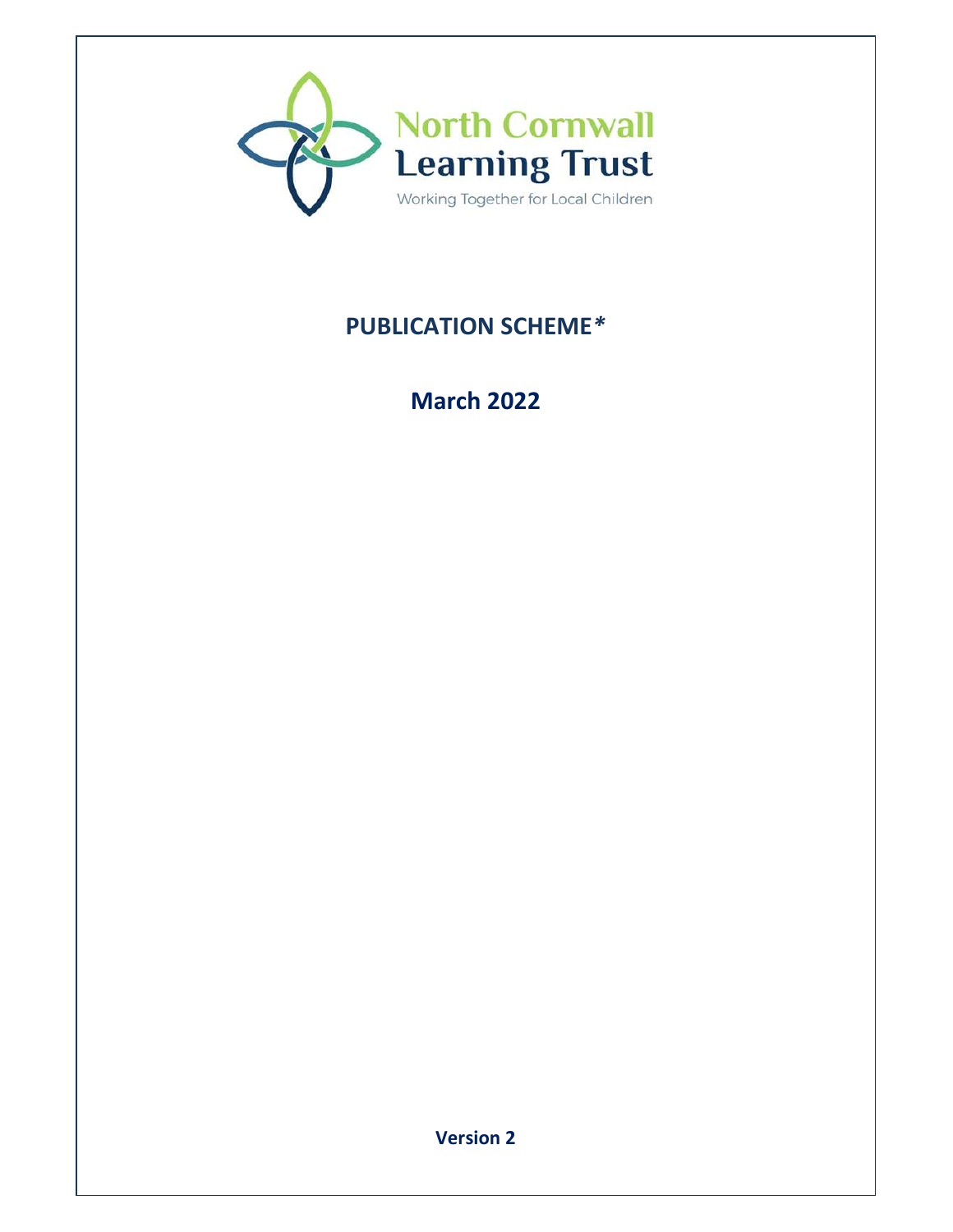#### Publication Scheme

## **Freedom of Information Act**

This model publication scheme has been prepared and approved by the Information Commissioner. It may be adopted without modification by any public authority without further approval and will be valid until further notice.

This publication scheme commits an authority to make information available to the public as part of its normal business activities. The information covered is included in the classes of information mentioned below, where this information is held by the authority. Additional assistance is provided to the definition of these classes in sector specific guidance manuals issued by the Information Commissioner.

The scheme commits an authority:

- To proactively publish or otherwise make available as a matter of routine, information, including environmental information, which is held by the authority and falls within the classifications below.
- To specify the information which is held by the authority and falls within the classifications below.
- To proactively publish or otherwise make available as a matter of routine, information in line with the statements contained within this scheme.
- To produce and publish the methods by which the specific information is made routinely available so that it can be easily identified and accessed by members of the public.
- To review and update on a regular basis the information the authority makes available under this scheme.
- To produce a schedule of any fees charged for access to information which is made proactively available.
- To make this publication scheme available to the public.
- To publish any dataset held by the authority that has been requested, and any updated versions it holds, unless the authority is satisfied that it is not appropriate to do so; to publish the dataset, where reasonably practicable, in an electronic form that is capable of re-use; and, if any information in the dataset is a relevant copyright work and the public authority is the only owner, to make the information available for re-use under the terms of the Re-use of Public Sector Information Regulations 2015, if they apply, and otherwise under the terms of the Freedom of Information Act section 19.

The term 'dataset' is defined in section 11(5) of the Freedom of Information Act. The term 'relevant copyright work' is defined in section 19(8) of that Act.

## **Classes of information**

#### **Who we are and what we do**

Organisational information, locations and contacts, constitutional and legal governance.

#### **What we spend and how we spend it.**

Financial information relating to projected and actual income and expenditure, tendering, procurement, and contracts.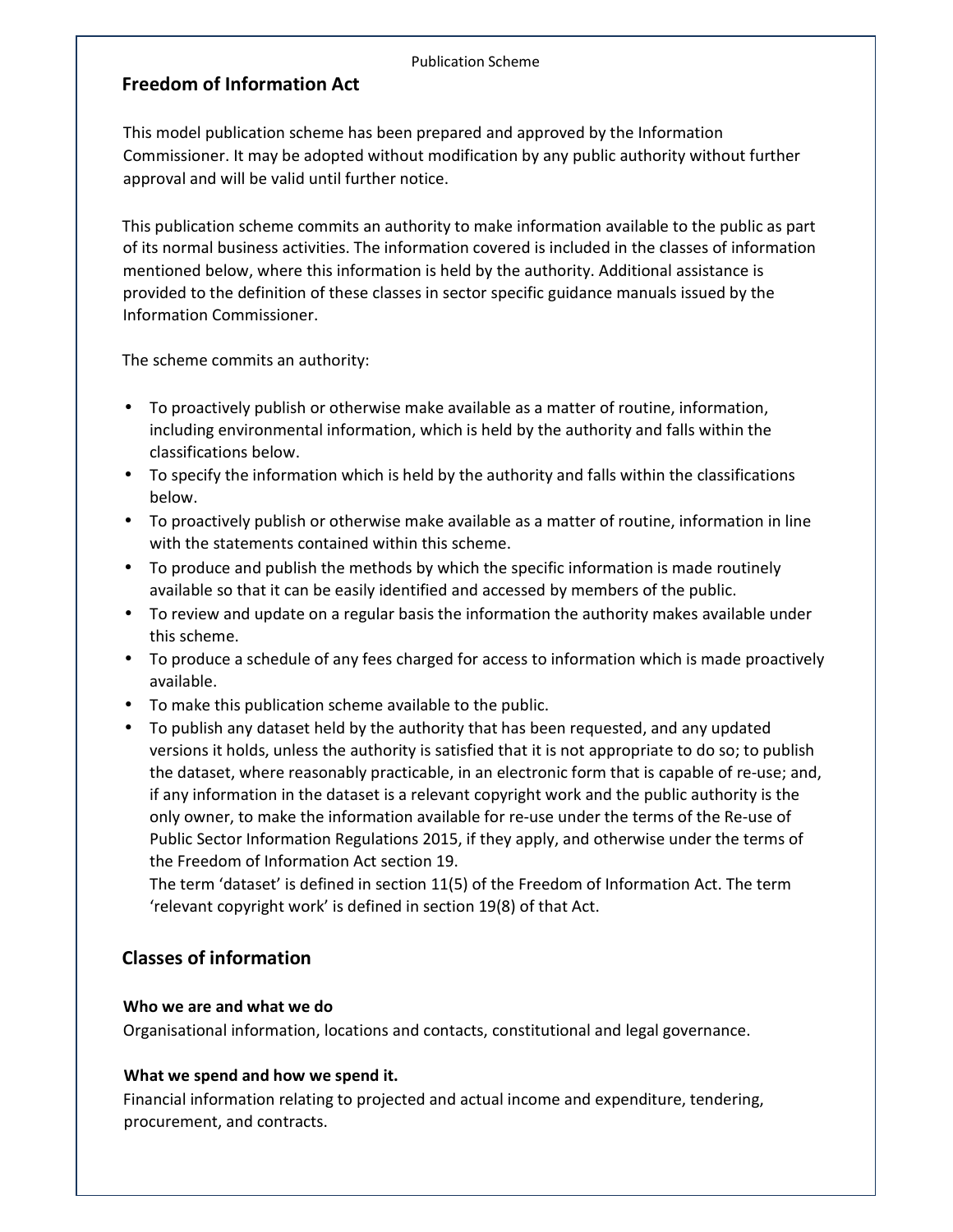#### Publication Scheme

#### **What our priorities are and how we are doing.**

Strategy and performance information, plans, assessments, inspections, and reviews.

#### **How we make decisions.**

Policy proposals and decisions. Decision making processes, internal criteria and procedures, consultations.

#### **Our policies and procedures.**

Current written protocols for delivering our functions and responsibilities.

#### **Lists and registers.**

Information held in registers required by law and other lists and registers relating to the functions of the authority.

#### **The services we offer.**

Advice and guidance, booklets and leaflets, transactions and media releases. A description of the services offered.

The classes of information will not generally include:

- Information the disclosure of which is prevented by law, or exempt under the Freedom of Information Act, or is otherwise properly considered to be protected from disclosure.
- Information in draft form.
- Information that is no longer readily available as it is contained in files that have been placed in archive storage or is difficult to access for similar reasons.

# **The method by which information published under this scheme will be made available**

The authority will indicate clearly to the public what information is covered by this scheme and how it can be obtained.

Where it is within the capability of a public authority, information will be provided on a website. Where it is impracticable to make information available on a website or when an individual does not wish to access the information by the website, a public authority will indicate how information can be obtained by other means and provide it by those means.

In exceptional circumstances some information may be available only by viewing in person. Where this manner is specified, contact details will be provided. An appointment to view the information will be arranged within a reasonable timescale.

Information will be provided in the language in which it is held or in such other language that is legally required. Where an authority is legally required to translate any information, it will do so.

Obligations under disability and discrimination legislation and any other legislation to provide information in other forms and formats will be adhered to when providing information in accordance with this scheme.